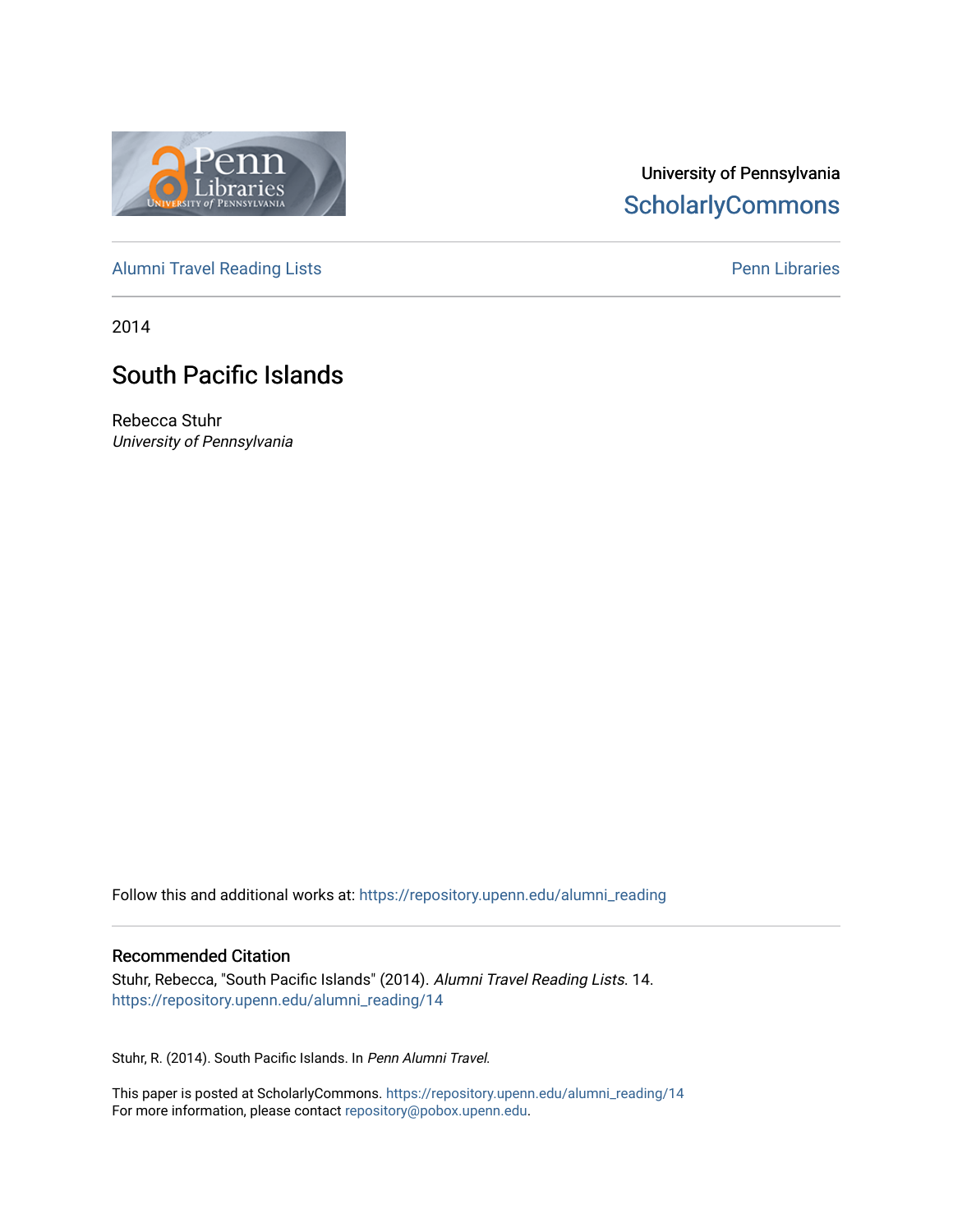## South Pacific Islands

#### Abstract

Suggested resources for the Penn Alumni Travel excursion to the South Pacific. See the Library Guide for this bibliographer [here.](http://guides.library.upenn.edu/alumnitravelreading_southpacific)

#### Keywords

south pacific, islands, bibliography, penn, alumni, travel, readings, guidebooks

#### **Comments**

Stuhr, R. (2014). South Pacific Islands. In Penn Alumni Travel.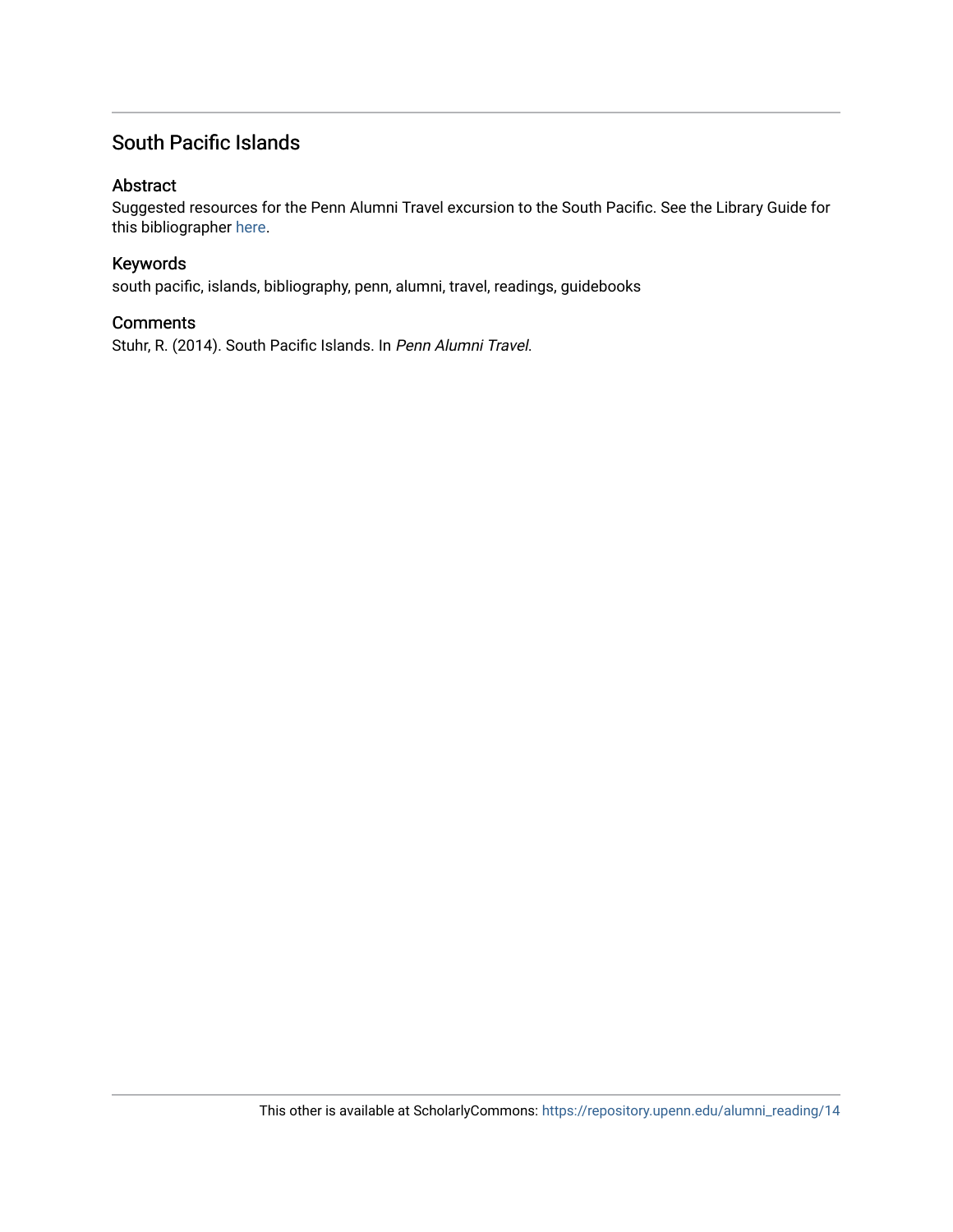

Alumni Travel Reading List **South Pacific Islands**

Prepared by Penn Library Subject Specialist:

Rebecca Stuhr Coordinator for Humanities Collections Librarian for History and Classical Studies stuhrreb@pobox.upenn.edu

## **Suggested Resources**

*History & Culture*

Alexeyeff, Kalissa. *Dancing from the Heart: Movement, Gender, and Cook Islands Globalization*. University of Hawaii Press, 2009.

Alexeyeff demonstrates how dancing and expressive culture is central to the aesthetic, political, economic and moral lives of  $21<sup>st</sup>$  Century Cook Islanders.

Kahn, Miriam. *Tahiti beyond the Postcard: Power, Place, and Everyday Life*. University of Washington Press, 2011.

A post-colonial perspective on the history of Tahiti and the lives of Tahitians. How has the mythological power of Tahitian paradise affected the present day realities of the island? This book is about the power of place.

Salmond, Anne. *Aphrodite's Island: the European Discovery of Tahiti*. University of California Press, 2010.

For another book with a similar perspective as the one above see this one.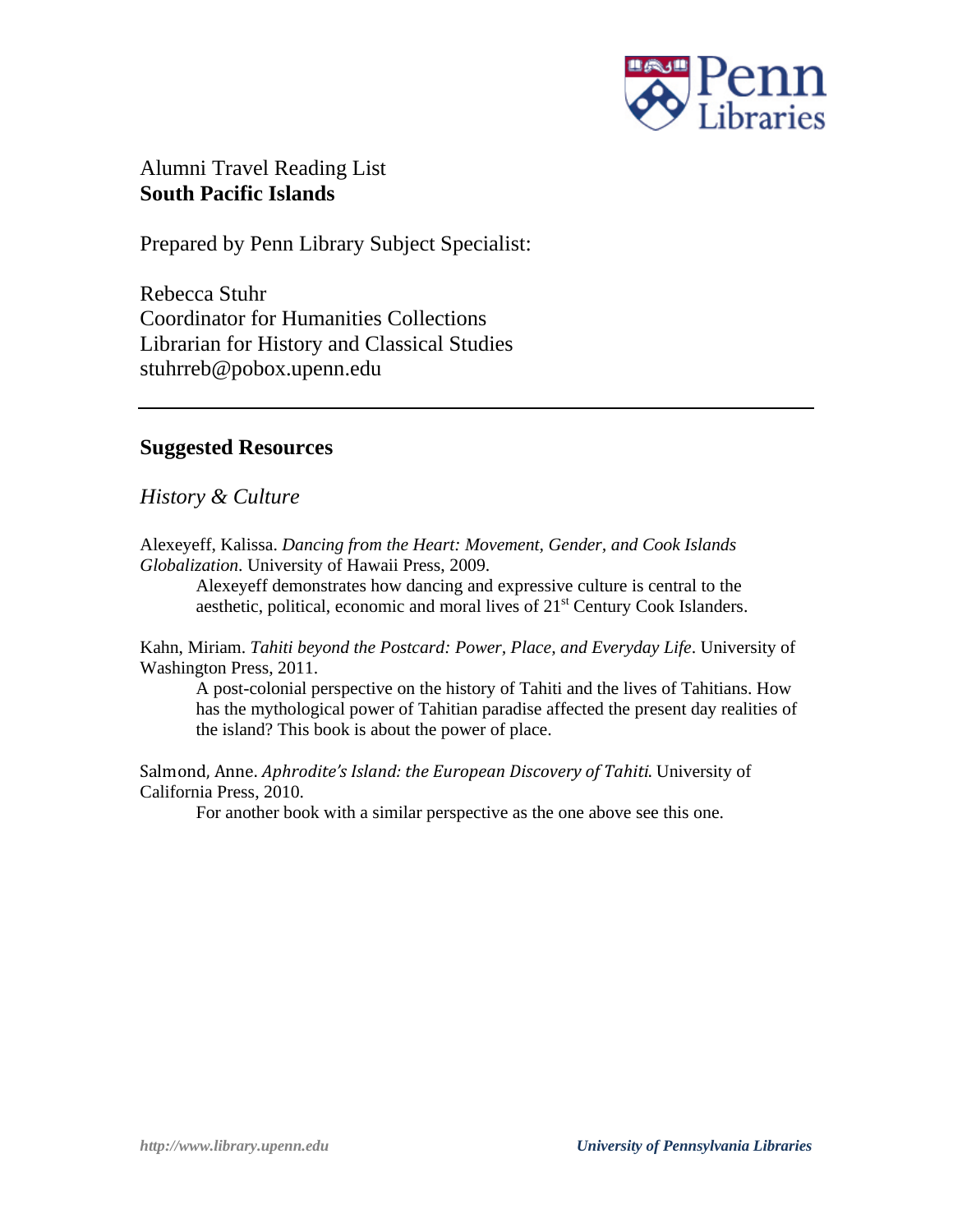

### *Fiction*

- Frame, Janet. *Janet Frame: the Complete Autobiography.* Women's Press, 1990. Frame is one of New Zealand's, and the English language's preeminent writers. Her autobiography is in the form of a trilogy and makes up an important part of her literary oeuvre. She is the author of eleven novels, four collections of short stories, a book of poetry, a young adult novel, and these three volumes (in this edition all in one) of autobiography. Frame was confined to a psychiatric hospital, and it was only the national recognition of her literary gifts that saved her from a scheduled lobotomy.
- Frame, Janet. *Prize: Selected Short Stories*. Counterpoint, 2009. Frame recounts some of her story in this collection.
- Duff, Alan. *Once Were Warriors*. University of Hawaii Press, 1994.

Duff uses a stream of consciousness style narrative for this dark tale of the difficult conditions of poverty and deprivation for one Maori community in New Zealand. The publisher describes the novel as, "a frank and uncompromising portrayal of Maori in New Zealand society. It is a raw and powerful story in which everyone is a victim until the strength and vision of one woman transcends brutality and leads the way to a new life."

Hulme, Keri. The *Bone People: a Novel.* Louisiana State University Press, 1985. Keri Hulme grew up in Christ Church in New Zealand's South Island with her parents who were of British, Nordic, and Maori heritage. Her first published book *The Bone People* won the prestigious Booker Prize. She was the first writer from New Zealand to achieve this honor. Hulme's work has been inspired by her dreams, and the mythology belonging to the Maori, Celtic, and Norse cultures.

Ihimaera, Witi Tame. *Whale Rider*. Harcourt, 2003.

This novel, made into a popular film in 2003, tells the story of Pai who, raised by her grandparents after the death of her mother and Pai's baby brother, takes on the role of the first born male in the family and rides the whale.

Nordhoff and Hall's *The Bounty Trilogy: Comprising the Three Volumes, Mutiny on the Bounty, Men against the Sea & Pitcairn's Island*. Boston: Little Brown, 1985.

Melville, Herman. *Typee: A Peep at Polynesian Life; Omoo: a Narrative of Adventures in the South Sea; Mardi and a Voyage Thither.*

All three of the Melville tales are available together as part of the Literary Classics of the United States series, 1982.